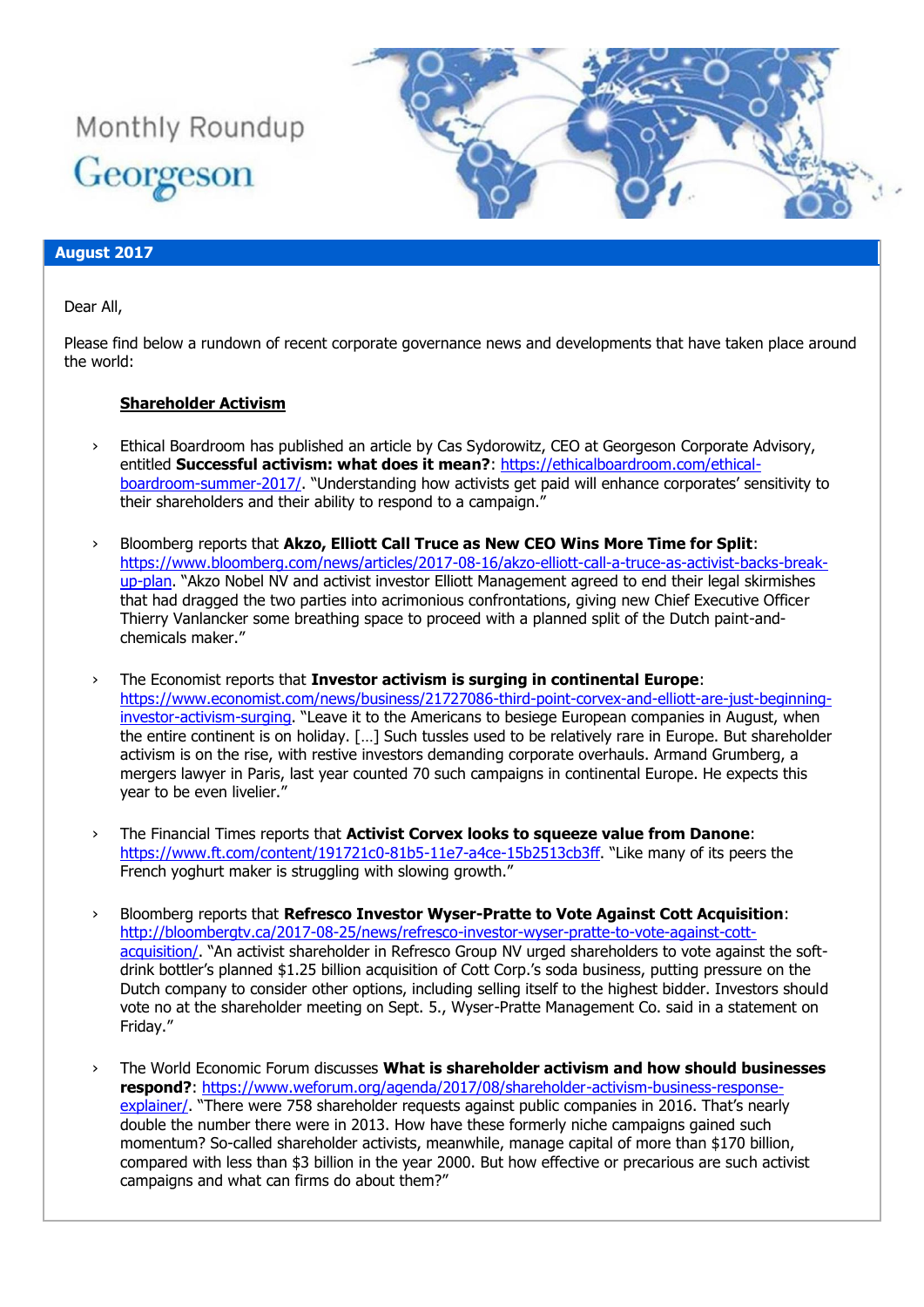- › The Deal reports that **Finish Line Deploys Poison Pill to Keep U.K.'s Sports Direct Away**: <http://pipeline.thedeal.com/article/14287821/index.dl>. "Finish Line Inc. deployed a poison pill on Monday, Aug. 28, to fight off the U.K.'s largest sports retailer, Sports Direct International plc. Finish Line announced the adoption of a shareholder rights plan, called a poison pill – a strategy to make its stock unattractive to a potential buyer to prevent a hostile takeover. The move came after Sports Direct took a 7.9% stake, equal to 3.2 million shares, in Finish Line on Aug. 15, according to a U.S. Securities and Exchange Commission filing."
- › Bloomberg reports that **Peltz, P&G Expect to Spend \$60 Million on Record Proxy Fight**: [https://www.bloomberg.com/news/articles/2017-08-02/peltz-and-p-g-expect-to-spend-60-million-on](https://www.bloomberg.com/news/articles/2017-08-02/peltz-and-p-g-expect-to-spend-60-million-on-record-proxy-fight)[record-proxy-fight](https://www.bloomberg.com/news/articles/2017-08-02/peltz-and-p-g-expect-to-spend-60-million-on-record-proxy-fight). "The biggest proxy fight in history, pitting activist investor Nelson Peltz against Procter & Gamble Co., will also be one of the most expensive. The two sides expect to spend a combined \$60 million on the contest for a board seat at the Cincinnati-based company, according to separate regulatory filings this week by P&G and Peltz's Trian Fund Management LP. Peltz estimated his firm will deploy \$25 million to gain access to the consumer-products company's boardroom, while P&G said it budgeted an extra \$35 million to keep him out."
- › The Deal reports that **WPP's Sorrell Denounces Activists for Reduced Ad Spending**: <http://pipeline.thedeal.com/article/14281602/index.dl>. "WPP plc shares fell more than 10% on Wednesday, Aug. 23, and the firm's high-profile boss is blaming activist investors, saying their unyielding demands for corporate austerity are eating into companies' advertising budgets. According to WPP, these spending cuts are shortsighted and have 'resulted or will result in a further reduction in numbers of consumers or users, a serious warning sign'."
- › Bloomberg reports that **Activist Investors Leave Company Boards More White, More Male**: [https://www.bloomberg.com/news/articles/2017-08-24/activist-investors-leave-company-boards-more](https://www.bloomberg.com/news/articles/2017-08-24/activist-investors-leave-company-boards-more-white-more-male)[white-more-male](https://www.bloomberg.com/news/articles/2017-08-24/activist-investors-leave-company-boards-more-white-more-male). "Shareholder activists say they shake up companies by bringing in new, better ideas. What they don't bring, it turns out, is women. Or people of color. Firms targeted by activists end up with more white men on their boards, often replacing women and minorities in the process, according to a study by proxy voting firm ISS. The researchers looked at 380 board seats spread across 93 companies in the Standard & Poor's 1500 Index targeted by activists between 2011 and 2015. A separate Bloomberg News analysis of the same period found that five of the biggest U.S. activist funds sought 174 board positions on Standard & Poor's 500 companies in the same period but nominated women only seven times." See here for the underlying report: [https://irrcinstitute.org/reports/the](https://irrcinstitute.org/reports/the-impact-of-shareholder-activism-on-board-refreshment-trends-at-sp-1500-firms/)[impact-of-shareholder-activism-on-board-refreshment-trends-at-sp-1500-firms/.](https://irrcinstitute.org/reports/the-impact-of-shareholder-activism-on-board-refreshment-trends-at-sp-1500-firms/)

#### **Europe…**

- › The Financial Times reports that **Brussels seeks tighter vetting of foreign takeovers**: <https://www.ft.com/content/04fa752c-7dda-11e7-ab01-a13271d1ee9c>. "Moves to strengthen EU screening process after rise in Chinese investment."
- › The High-Level Expert Group on Sustainable Finance has published its **interim report on Financing a Sustainable European Economy**: [https://ec.europa.eu/info/publications/170713-sustainable-finance](https://ec.europa.eu/info/publications/170713-sustainable-finance-report_en)[report\\_en](https://ec.europa.eu/info/publications/170713-sustainable-finance-report_en). "This Interim Report of the HLEG identifies two imperatives for Europe's financial system. The first is to strengthen financial stability and asset pricing, by improving the assessment and management of long-term material risks and intangible factors of value creation, including those related to environmental, social and governance (ESG) issues. The second is to improve the contribution of the financial sector to sustainable and inclusive growth, notably by financing long-term needs such as innovation and infrastructure, and accelerating the shift to a low carbon and resource-efficient economy."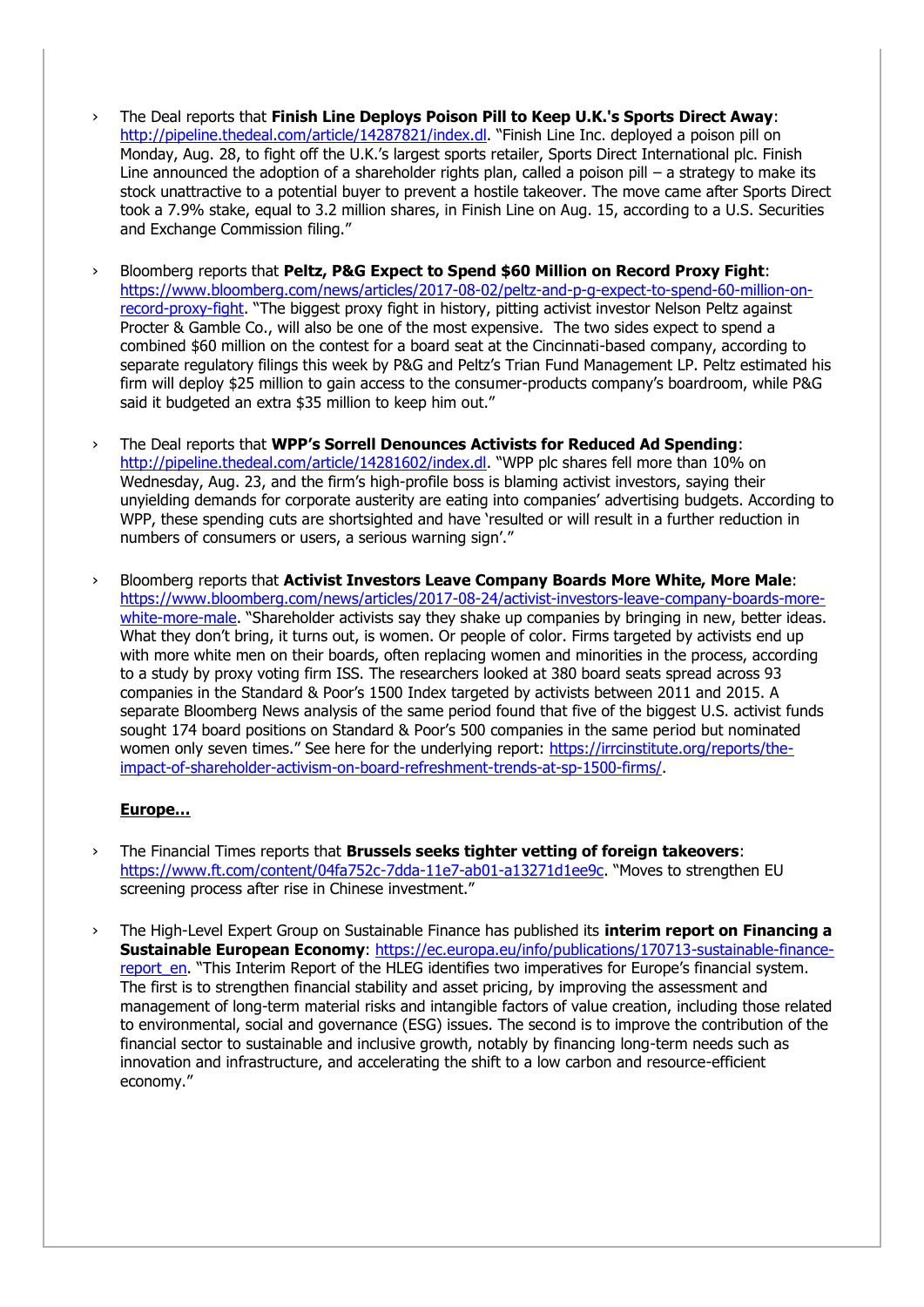#### **…and beyond**

› Institutional Shareholder Services (ISS) **has launched its 2018 Annual Policy Survey**: <https://www.issgovernance.com/iss-launches-2018-global-benchmark-policy-survey/>. "Institutional investors, companies, corporate directors and other market constituents are invited to participate in the survey. This year, ISS's Annual Policy Survey is being undertaken in two parts, with an initial, high-level survey covering certain fundamental and high-profile topics including 'one-share, one vote,' pay ratio disclosures, the use of virtual meetings, and board gender diversity. **This part of the survey will close on August 31 at 5pm ET.** A follow-on and more expansive portion of the survey can be accessed at the end of the initial portion, allowing respondents to drill down into key issues by market and region as well as by topics such as responsible investment, takeover defences, and remuneration/compensation. **This part of the survey will remain open until Oct. 6, 2017, at 5pm ET.**" See here for a copy of the survey: [https://www.issgovernance.com/file/policy/2018-iss](https://www.issgovernance.com/file/policy/2018-iss-policy-survey.pdf)[policy-survey.pdf.](https://www.issgovernance.com/file/policy/2018-iss-policy-survey.pdf)

## **UK**

› The UK government has published their **Corporate governance reform green paper**: [https://www.gov.uk/government/news/world-leading-package-of-corporate-governance-reforms](https://www.gov.uk/government/news/world-leading-package-of-corporate-governance-reforms-announced-to-increase-boardroom-accountability-and-enhance-trust-in-business)[announced-to-increase-boardroom-accountability-and-enhance-trust-in-business](https://www.gov.uk/government/news/world-leading-package-of-corporate-governance-reforms-announced-to-increase-boardroom-accountability-and-enhance-trust-in-business). "For the first time listed companies will have to publish pay ratios between chief executives and their average UK worker under government reforms to boardroom accountability outlined today (29 August 2017). Business Secretary Greg Clark today set out how the government's package of corporate governance reforms will enhance the transparency of big business to shareholders, employees and the public. These will include the world's first public register of listed companies where a fifth of investors have objected to executive annual pay packages. This new scheme will be set up in the autumn and overseen by the Investment Association, a trade body that represents UK investment managers. […] The Business Secretary will seek to ensure employees' interests are better represented at board level of listed companies. He will ask the Financial Reporting Council (FRC), which sets high standards of governance through the UK Corporate Governance Code, to introduce a new requirement in the code to achieve this." See here for the full Green paper:

[https://www.gov.uk/government/uploads/system/uploads/attachment\\_data/file/584013/corporate](https://www.gov.uk/government/uploads/system/uploads/attachment_data/file/584013/corporate-governance-reform-green-paper.pdf)[governance-reform-green-paper.pdf.](https://www.gov.uk/government/uploads/system/uploads/attachment_data/file/584013/corporate-governance-reform-green-paper.pdf)

- › The Investment Association reports that **Shareholders flex their muscles in 2017 AGM season to reduce FTSE pay**: [https://www.theinvestmentassociation.org/media-centre/press](https://www.theinvestmentassociation.org/media-centre/press-releases/2017/shareholders-flex-their-muscles-in-2017-agm-season-to-reduce-ftse-pay.html)[releases/2017/shareholders-flex-their-muscles-in-2017-agm-season-to-reduce-ftse-pay.html](https://www.theinvestmentassociation.org/media-centre/press-releases/2017/shareholders-flex-their-muscles-in-2017-agm-season-to-reduce-ftse-pay.html). "New analysis of the 2017 AGM season voting data by the Investment Association shows that, at a critical time for pay policy renewal, investors are effectively holding FTSE100 and FTSE250 companies and their individual directors to account on executive remuneration. Many FTSE100 companies who saw large shareholder votes against pay in 2016, have on the whole submitted more conservative pay policies in 2017 for their executive teams, which were more in line with shareholder expectations. These policies were up for their 3-year renewal this year and rebellions on all remuneration resolutions in the FTSE100 were down from 14 in 2016 to 9 in 2017. FTSE250 firms on the other hand saw dissent amongst shareholders double from 2016 levels, with 29 companies seeing votes with more than 20% dissent, up from 15 in 2016. Shareholders are also turning up the heat on individual director accountability at this year's AGMs, with votes cast against individual directors soaring 200%, from 7 directors in 2016 to 21 directors in 2017 seeing 20% or more votes against. The 2017 AGM season also saw a new trend of several FTSE350 companies withdrawing resolutions on executive pay packages ahead of shareholders voting, due to concerns over significant investor rebellion."
- › The CIPD and the High Pay Centre have published a report entitled **Executive pay: Review of FTSE 100 executive pay packages**: [http://highpaycentre.org/blog/reality-bites-average-ftse100-ceo-pay](http://highpaycentre.org/blog/reality-bites-average-ftse100-ceo-pay-package-down-17-on-previous-year)[package-down-17-on-previous-year](http://highpaycentre.org/blog/reality-bites-average-ftse100-ceo-pay-package-down-17-on-previous-year). "An annual assessment of FTSE 100 CEO pay packages released today shows that rewards at the top have dropped by almost a fifth, but still remain extraordinarily high. The analysis, from the CIPD, the professional body for HR and people development, and the High Pay Centre, the independent think tank, shows that the average FTSE 100 CEO now receives an annual pay package of £4.5 million. This represents a 17% drop from £5.4 million in 2015. While this may represent a significant drop in CEO pay packages, it would still take the average UK full-time worker on a salary of £28,000 (median full-time earnings) 160 years to earn what an average FTSE 100 CEO is paid in just one year and 1,718 years to earn what Sir Martin Sorrell, CEO of WPP, received last year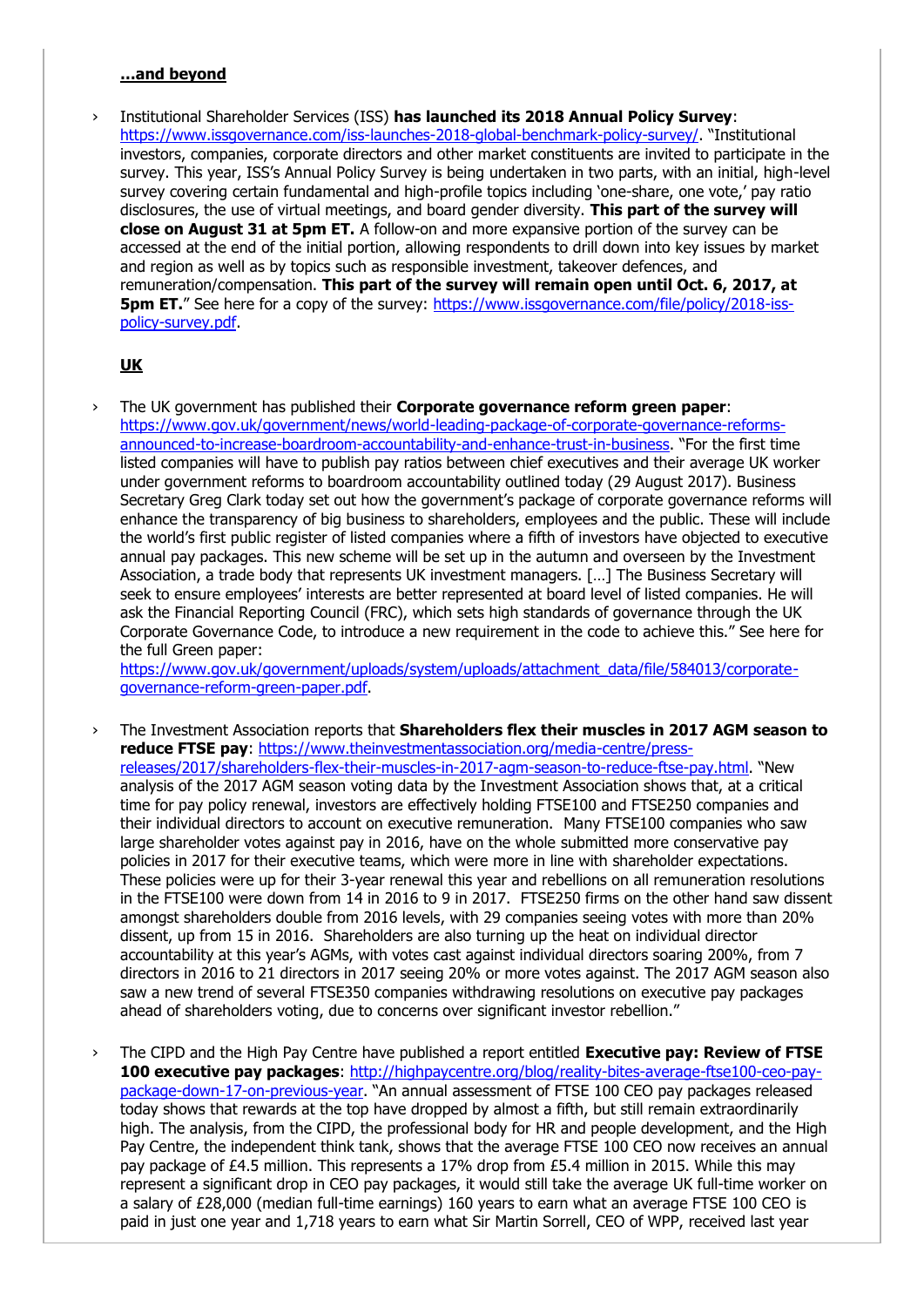alone (£48.1 million)."

› The Telegraph reports that **AA chief fired for 'Clarkson moment' could lose nearly £100million in share options**: [http://www.telegraph.co.uk/news/2017/08/02/aa-chief-fired-clarkson-moment](http://www.telegraph.co.uk/news/2017/08/02/aa-chief-fired-clarkson-moment-could-lose-valuable-multi-million/)[could-lose-valuable-multi-million/](http://www.telegraph.co.uk/news/2017/08/02/aa-chief-fired-clarkson-moment-could-lose-valuable-multi-million/). "The former executive chairman of the Automobile Association who was sacked after a Jeremy Clarkson-style bust-up with a colleague faces losing share options worth nearly £100 million. Bob Mackenzie, 64, was in line for a massive payout if the company hit a series of annual targets. But, his dismissal for gross misconduct on Tuesday means the AA can now strip him of the 33 million performance related shares he was given when he floated the company on the stock exchange two years ago. Those shares could have been worth up to £95 million if the AA's stock market value reached set levels over the next few years."

## **Germany**

- › Bloomberg reports that **Ex-Deutsche Bank Executives Waive \$45 Million in Outstanding Bonus Pay**: [https://www.bloomberg.com/news/articles/2017-07-27/deutsche-bank-former-executives-waive](https://www.bloomberg.com/news/articles/2017-07-27/deutsche-bank-former-executives-waive-outstanding-bonus-pay)[outstanding-bonus-pay](https://www.bloomberg.com/news/articles/2017-07-27/deutsche-bank-former-executives-waive-outstanding-bonus-pay). "Ten former and one incumbent executive board member of Deutsche Bank AG agreed to waive 38.4 million euros (\$45 million) of bonus payments as part of a deal with the German lender related to fines it had to pay for past misconduct. The lender said it won't hold the management board members liable as part of the deal, which also includes them receiving 31.4 million euros in bonuses, according to a statement Thursday from the lender. There's insufficient evidence for actionable damage claims against the members, the bank said."
- › Reuters reports that **German state conservatives take tougher line on VW oversight**: <https://www.reuters.com/article/us-germany-election-lowersaxony-vw-idUSKBN1AO08Z>. "The party expected to win control of the German state of Lower Saxony, which owns 20 percent of Volkswagen, will push for tougher board oversight of the scandal-plagued carmaker, its regional leader told Reuters on Tuesday. But Bernd Althusmann cautioned there would always be a conflict of interest between Lower Saxony's role as VW's second-biggest shareholder and its focus on preserving the jobs of more than 100,000 people employed by the carmaker in the region. Althusmann is the leading candidate for Chancellor Angela Merkel's conservative CDU party in an October state election it is favorite to win – a result which would make him state premier. His comments followed news at the weekend that the current Social Democrat (SPD) premier Stephan Weil, one of two Lower Saxony representatives on the VW supervisory board, allowed the company to censor a speech he gave in 2015 about the emissionscheating scandal that had just erupted." Reuters also reports that **Germany's FDP says Lower Saxony should sell \$9 billion VW stake**: [https://uk.reuters.com/article/uk-volkswagen-emissions](https://uk.reuters.com/article/uk-volkswagen-emissions-lindner-idUKKBN1AP1UK)[lindner-idUKKBN1AP1UK.](https://uk.reuters.com/article/uk-volkswagen-emissions-lindner-idUKKBN1AP1UK)
- › The Financial Times reports that **Asset managers ban investments in German carmakers**: <https://www.ft.com/content/f187de00-841c-11e7-a4ce-15b2513cb3ff>. "Three financial groups respond to investigation of alleged industry collusion."
- › hkp/// group has published a memo entitled **Clawbacks and stricter rules on compensation in banks**: [http://www.hkp.com/en/press/20170804-presseinformation\\_ivv.html](http://www.hkp.com/en/press/20170804-presseinformation_ivv.html). "The German Financial Supervisory Authority's (BaFin) new remuneration ordinance for financial institutions (Institutsvergütungsverordnung, InstitutsVergV) enters into force today. This ordinance implements the requirements set out by the European Banking Authority (EBA) – which have been in force since 2017 – into German law, including previously-discussed stricter requirements for compensation within financial institutions that fall under the German Banking Act (Kreditwesengesetz, KWG). These tighter regulations in particular affect the granting, payment and recovery (clawback) of variable compensation. However, under the 'principle of proportionality,' non-significant financial institutions remain exempt from the obligation to identify risk takers within their organization."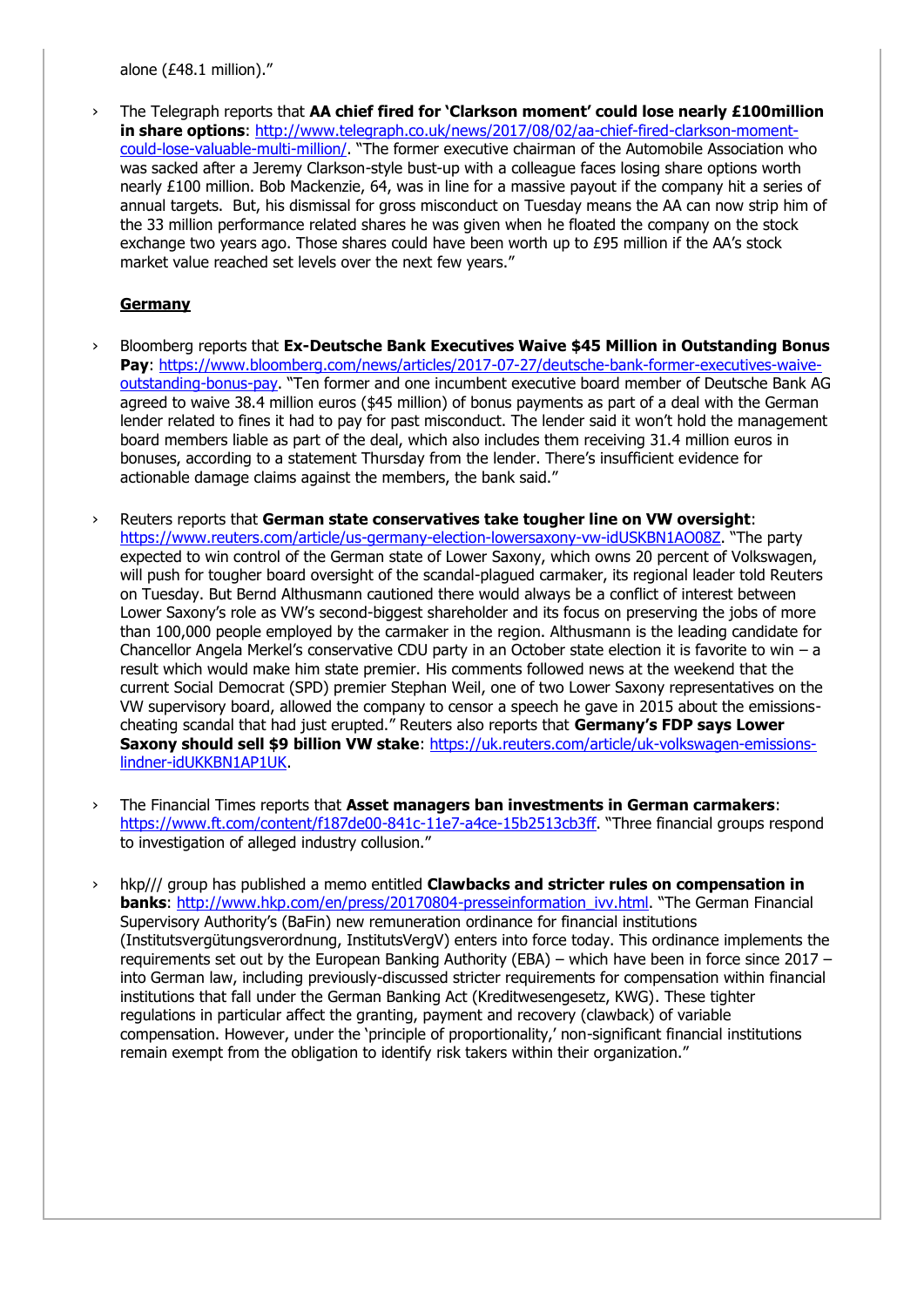› WirtschaftsWoche has published a cover story entitled **Das Versagen der Aufsichtsräte ("The failure of supervisory boards")**: [http://www.wiwo.de/inhalt-wirtschaftswoche-ausgabe-35-](http://www.wiwo.de/inhalt-wirtschaftswoche-ausgabe-35-2017/20231428.html) [2017/20231428.html](http://www.wiwo.de/inhalt-wirtschaftswoche-ausgabe-35-2017/20231428.html) and [http://www.wiwo.de/my/erfolg/management/aufsichtsraete-das](http://www.wiwo.de/my/erfolg/management/aufsichtsraete-das-kontrollversagen/20233126.html)[kontrollversagen/20233126.html](http://www.wiwo.de/my/erfolg/management/aufsichtsraete-das-kontrollversagen/20233126.html). "Coddling and palling around instead of cautioning and supervising – at Air Berlin, Deutsche Börse, VW and Stada, the minders were not the managers' watchdogs, but their sympathizers. The bill will be footed by shareholders and employees."

### **Switzerland**

› Ethos has published their **Ethos study on the 2017 annual general meetings: Increased Contestation**: [https://www.ethosfund.ch/en/news/ethos-study-on-the-2017-annual-general-meetings](https://www.ethosfund.ch/en/news/ethos-study-on-the-2017-annual-general-meetings-increased-contestation)[increased-contestation](https://www.ethosfund.ch/en/news/ethos-study-on-the-2017-annual-general-meetings-increased-contestation). "Increase in shareholder opposition in 2017: This is the conclusion of Ethos' annual study on the general meetings, executive remuneration and corporate governance of companies listed in Switzerland. Overall, 14% of the resolutions received less than 90% support from shareholders, compared to 12% last year. The shareholders were particularly critical when voting on the remuneration of the board and management. In parallel to the publication of its study, Ethos also communicates its expectations for the draft revision of company law which is currently being discussed in Parliament."

### **Norway**

› The Financial Times reports that **Norway's sovereign fund reveals interventionist streak**: <https://www.ft.com/content/3020e9d2-8737-11e7-bf50-e1c239b45787>. "Oil-backed investor voted against management in 7 of its 10 largest equity holdings."

### **United States**

› Bloomberg Businessweek reports that **With 'Zombie' Directors, It's the Board of the Living Dead**: [https://www.bloomberg.com/news/articles/2017-08-10/with-zombie-directors-it-s-the-board-of](https://www.bloomberg.com/news/articles/2017-08-10/with-zombie-directors-it-s-the-board-of-the-living-dead)[the-living-dead](https://www.bloomberg.com/news/articles/2017-08-10/with-zombie-directors-it-s-the-board-of-the-living-dead). "Nell Minow, an expert on corporate governance, calls them the zombie directors. They're board members who've failed to get a majority of shareholder votes in elections but continue to serve. From 2012 to 2016 there were a total of 225 instances where directors of public companies got less than half the votes cast, but only 44 directors, or 20 percent, left within the next election cycle, according to a Bloomberg analysis of data from ISS Corporate Solutions Inc. The directors who stayed included 30 who were snubbed by shareholders more than once."

› Reuters reports that **S&P 500 to exclude Snap after voting rights debate**: <https://www.reuters.com/article/us-snap-s-p-idUSKBN1AH2RV>. "The S&P 500 will start excluding companies that issue multiple classes of shares, managers of the index said on Monday, a move that effectively bars Snap Inc after its decision to offer stock with no voting rights. The decision takes effect starting Tuesday, according to a statement by the manager of the widely used benchmark, S&P Dow Jones Indices LLC. Snap did not immediately respond to a request for comment. Existing components of the S&P index with several share classes – such as Google parent Alphabet Inc and Berkshire Hathaway Inc  $-$  will not be affected."

- › CalPERS has announced that **CalPERS Expands Engagement for Greater Diversity on Corporate Boards to More Than 500 U.S. Companies**: [https://www.calpers.ca.gov/page/newsroom/calpers](https://www.calpers.ca.gov/page/newsroom/calpers-news/2017/engagement-corporate-board-diversity)[news/2017/engagement-corporate-board-diversity](https://www.calpers.ca.gov/page/newsroom/calpers-news/2017/engagement-corporate-board-diversity). "The California Public Employees' Retirement System has sent letters to 504 companies in the Russell 3000 Index regarding diversity on their board of directors. The letters outline the growing evidence that board diversity has a positive economic impact on business performance. CalPERS requested that each company develop and disclose its corporate board diversity policy and implementation plan to address the lack of diversity. […] Over the coming months CalPERS will closely monitor the companies' progress on the matter and enter into confidential engagements when necessary. In instances where companies fail to respond appropriately, CalPERS will consider withholding votes from directors at future annual general meetings."
- › Bloomberg reports that **More Investors Are Saying 'No' to Exorbitant Executive Pay Plans**: [https://www.bloomberg.com/news/articles/2017-08-17/more-investors-are-saying-no-to-exorbitant-](https://www.bloomberg.com/news/articles/2017-08-17/more-investors-are-saying-no-to-exorbitant-executive-pay-plans)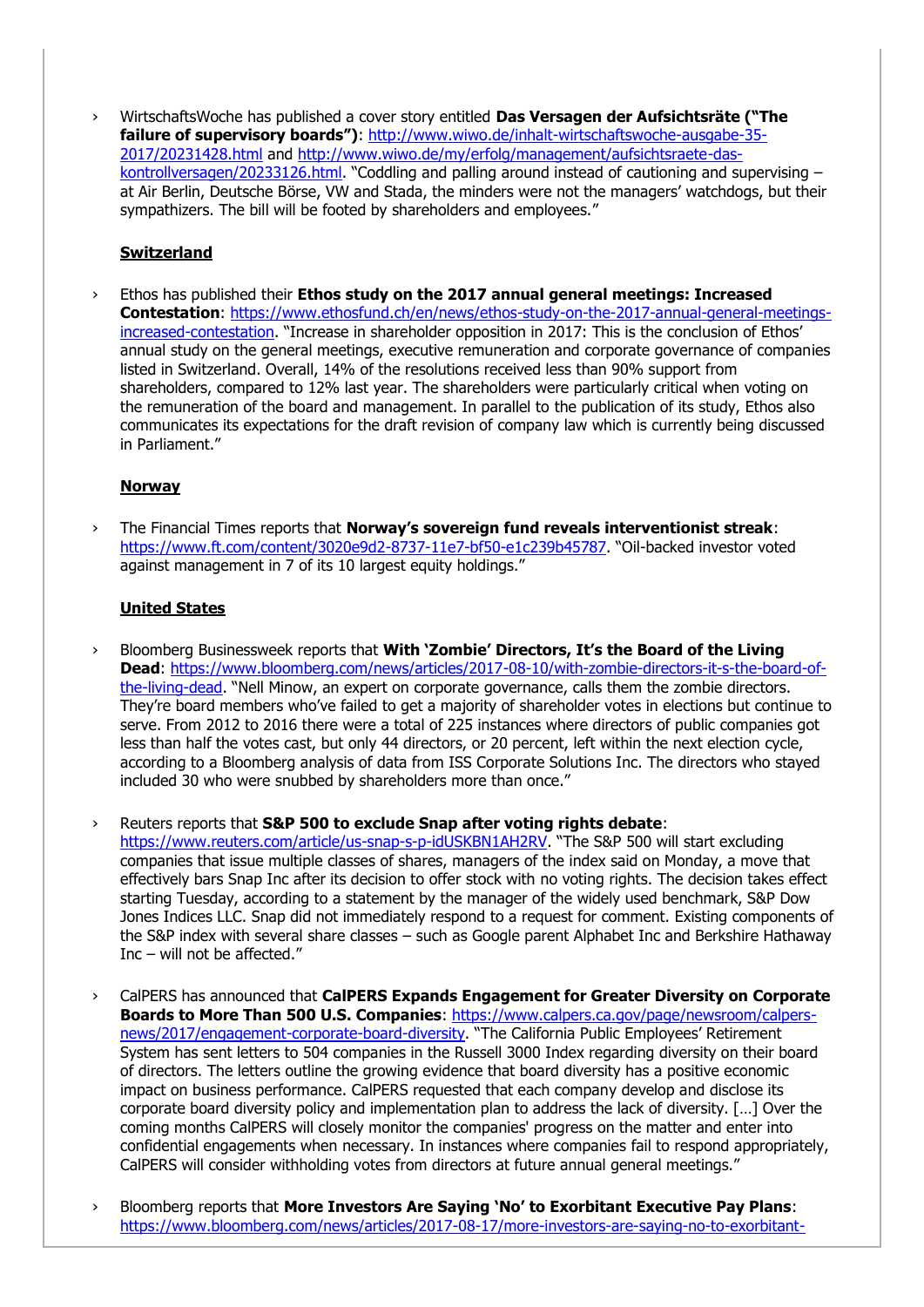[executive-pay-plans](https://www.bloomberg.com/news/articles/2017-08-17/more-investors-are-saying-no-to-exorbitant-executive-pay-plans). "U.S. investors are showing a greater willingness to express their disapproval over executive compensation. Seven S&P 500 companies garnered less than 50 percent of the votes for their executive-pay plans in the most recent fiscal year, up from six in 2015 and four in 2014, according to data compiled by Bloomberg. Many of the largest institutional investors have publicly aired their views on corporate governance in recent years and taken firmer stances on compensation plans deemed to be excessive. BlackRock Inc., the world's biggest asset manager, publicly criticized drugmaker Mylan NV in June for failing to address investors' repeated complaints about executive compensation, sidestepping its usual practice of refraining from singling out companies for criticism."

# **Australia**

› Reuters reports that **Commonwealth Bank scraps CEO bonus over money-laundering allegations**:<https://www.reuters.com/article/us-australia-cba-idUSKBN1AO07H>. "Commonwealth Bank of Australia on Tuesday scrapped its chief executive's bonus for damaging the bank's reputation amid allegations it broke money-laundering and counter-terrorism financing laws, but said he retained the board's confidence. […] The case is the largest of its kind in Australian corporate history, and sent Commonwealth Bank shares sliding for their biggest one-day decline in 18 months on Friday. CBA's board said on Tuesday it had cut short-term bonuses to zero for the chief executive, Ian Narev, and other top executives for the year to June 30, 2017."

# **New Zealand**

› The New Zealand Herald reports about **What NZ's top executives are paid**: [http://www.nzherald.co.nz/business/news/article.cfm?c\\_id=3&objectid=11898293](http://www.nzherald.co.nz/business/news/article.cfm?c_id=3&objectid=11898293). "Chief executives at New Zealand's biggest companies got a pay rise of 3.3 per cent last year - the lowest increase since 2011. The Business Herald's annual CEO pay survey reveals that chief executive pay for the 2016 financial year averaged \$1,732,802, up 3.34 per cent from \$1,676,757 the previous year. In the survey's 12-year history, the lowest CEO pay increase was recorded at just 0.4 per cent in 2011. The latest 3.3 per cent rise follows two years of double-digit increases – 12 per cent in the year to 2015 and 10 per cent in 2014 – and is more in line with the average worker's pay rise – though in dollar terms, it's still an extra \$56,000."

# **Japan**

- › Bloomberg reports that **Hedge Fund Crusade Stymied as Japan Inc. Clings to Cross-Shares**: [https://www.bloomberg.com/news/articles/2017-08-23/hedge-fund-crusade-stymied-as-japan-inc](https://www.bloomberg.com/news/articles/2017-08-23/hedge-fund-crusade-stymied-as-japan-inc-clings-to-cross-shares)[clings-to-cross-shares](https://www.bloomberg.com/news/articles/2017-08-23/hedge-fund-crusade-stymied-as-japan-inc-clings-to-cross-shares). "The reluctance to sell is mirrored at many companies across Japan, as a push led by Abe fails to get them to unload such investments. Cross-shareholdings held by listed nonfinancial firms stood at 5.7 percent of the market's value last year, compared with 6.2 percent in 2002, according to Nomura Holdings Inc. The practice matters to asset managers because when they buy Japan's stocks, they have to unpick the web of cross-shareholdings to work out which companies they're actually investing in. "
- › The Financial Times reports that **Tokyo Stock Exchange takes aim at Japan's corporate ghosts**: <https://www.ft.com/content/80f62638-80e8-11e7-94e2-c5b903247afd>. "The presence of former chief executives as special advisers is a persistent concern."

# **South Korea**

› The Guardian reports that **Samsung heir sentenced to five years in jail after corruption conviction**: [https://www.theguardian.com/world/2017/aug/25/samsung-heir-lee-jae-yong-found](https://www.theguardian.com/world/2017/aug/25/samsung-heir-lee-jae-yong-found-guilty-of-corruption)[guilty-of-corruption](https://www.theguardian.com/world/2017/aug/25/samsung-heir-lee-jae-yong-found-guilty-of-corruption). "A bribery and cronyism scandal that has already toppled a South Korean president has claimed a major business scalp after a court sentenced Lee Jae-yong, the acting chairman of Samsung, to five years in prison for crimes including offering bribes and perjury. The billionaire, South Korea's third-richest man and heir to the sprawling Samsung empire, had been accused of making large donations to foundations run by a close friend and confidante of the deposed South Korean president, Park Geun-hye, in return for political favours. The court said Lee provided bribes anticipating support from Park, who was still president at the time, according to South Korea's Yonhap news agency."